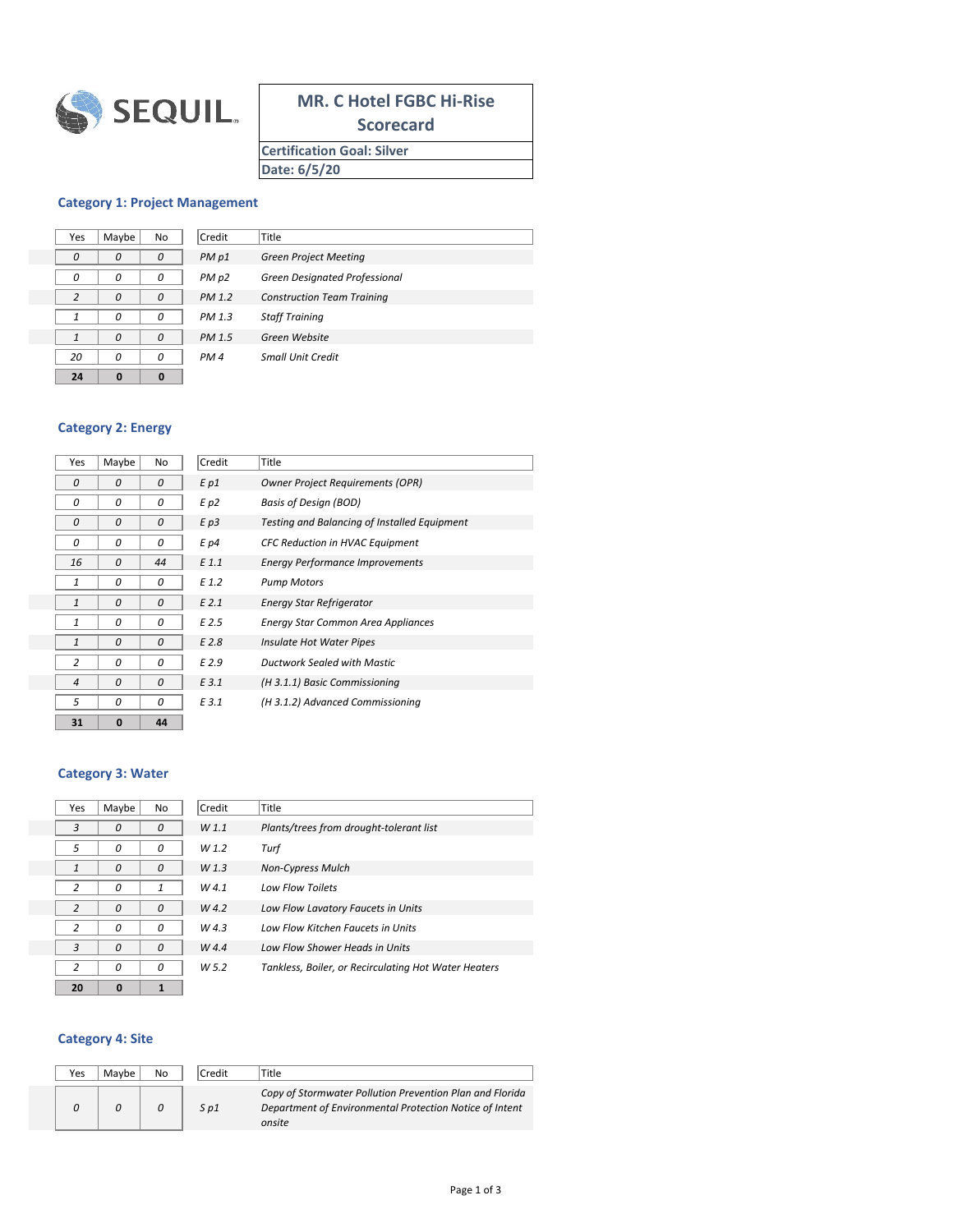| Yes                      | Maybe        | No             | Credit           | Title                                   |
|--------------------------|--------------|----------------|------------------|-----------------------------------------|
| 0                        | 0            | 0              | $S$ $p2$         | <b>Erosion and Sedime</b>               |
| 1                        | 0            | 0              | S <sub>1.4</sub> | <b>High Density</b>                     |
| 3                        | 0            | 0              | S <sub>1.5</sub> | Greyfield/Redevelo                      |
| 6                        | 0            | 1              | S <sub>1.7</sub> | <b>Access to Basic Serv</b>             |
| $\overline{2}$           | 0            | 0              | S <sub>1.8</sub> | <b>Access to Public Tra</b>             |
| $\mathbf{1}$             | 0            | 0              | S3.1             | <b>Bicycle Storage</b>                  |
| 1                        | 0            | 0              | S3.2             | <b>Alternative Fuel Ref</b>             |
| $\mathbf{1}$             | 0            | 0              | $S$ 3.3          | <b>Parking Capacity</b>                 |
| 1                        | 0            | 0              | S3.4             | <b>Automated Parking</b>                |
| $\overline{\mathcal{A}}$ | 0            | 0              | $S$ 4.1          | Roof                                    |
| $\overline{2}$           | 0            | $\overline{2}$ | $S$ 4.2          | Shaded, Covered, or                     |
| 3                        | 0            | 0              | $S$ 4.3          | <b>Under Building Park</b>              |
| 1                        | 0            | 0              | S <sub>5.1</sub> | <b>Building, Amenity D</b><br>Compliant |
| 26                       | $\mathbf{0}$ | 3              |                  |                                         |
|                          |              |                |                  |                                         |

| 'es | Maybe | No             | Credit           | Title                                                               |
|-----|-------|----------------|------------------|---------------------------------------------------------------------|
| 0   | 0     | 0              | S p2             | <b>Erosion and Sedimentation Control</b>                            |
| 1   | 0     | 0              | S <sub>1.4</sub> | <b>High Density</b>                                                 |
| 3   | 0     | 0              | S <sub>1.5</sub> | Greyfield/Redevelopment of an existing site                         |
| 6   | 0     | $\mathbf{1}$   | S <sub>1.7</sub> | <b>Access to Basic Services</b>                                     |
| 2   | 0     | 0              | S <sub>1.8</sub> | <b>Access to Public Transportation</b>                              |
| 1   | 0     | 0              | S3.1             | <b>Bicycle Storage</b>                                              |
| 1   | 0     | 0              | S.3.2            | <b>Alternative Fuel Refueling Stations</b>                          |
| 1   | 0     | 0              | $S$ 3.3          | <b>Parking Capacity</b>                                             |
| 1   | 0     | 0              | S3.4             | <b>Automated Parking</b>                                            |
| 4   | 0     | 0              | $S$ 4.1          | Roof                                                                |
| 2   | 0     | $\overline{c}$ | 54.2             | Shaded, Covered, or High Albedo Hardscape                           |
| 3   | 0     | 0              | $S$ 4.3          | <b>Under Building Parking</b>                                       |
| 1   | 0     | 0              | S <sub>5.1</sub> | Building, Amenity Desk, and Site Lighting are Dark Sky<br>Compliant |

# **Category 5: Health**

| Yes            | Maybe | No | Credit           | Title                                                                                               |
|----------------|-------|----|------------------|-----------------------------------------------------------------------------------------------------|
| 0              | 0     | 0  | Hp1              | Environmental Tobacco Smoke Control                                                                 |
| 0              | 0     | 0  | H p2             | Construction IAQ Management Plan, During Construction                                               |
| $\mathbf{1}$   | 0     | 0  | H1.1             | (H 1.1.1) CO 2 - Assembly Areas                                                                     |
| 1              | 0     | 0  | H 1.3            | <b>Building Entrance - Outdoor Pollutants</b>                                                       |
| 1              | 0     | 0  | H 1.4            | (H 1.4.1) Building Entrance - Main Entrance                                                         |
| 1              | 0     | 0  | $H$ 1.4          | (H 1.4.2) Building Entrance - Entry from Primary Parking                                            |
| $\mathbf{1}$   | 0     | 0  | H <sub>1.5</sub> | (H 1.5.1) Air Filtration - Common Areas                                                             |
| $\overline{2}$ | 0     | 0  | H <sub>1.5</sub> | (H 1.5.2) Air Filtration - Individual Units                                                         |
| $\mathbf{1}$   | 0     | 0  | H 1.6            | <b>Chemical and Cleaning Product Storage</b>                                                        |
| 1              | 0     | 0  | H 1.7            | Thermal Comfort, Comply with ASHRAE 55-1992                                                         |
| 5              | 0     | 0  | H <sub>1.8</sub> | <b>Thermal Comfort, Dehumidification System</b>                                                     |
| 1              | 0     | 0  | H 1.9            | Combustion: No Gas Water Heating Equipment Located<br>Inside the Conditioned Area - Or Use Electric |
| 3              | 0     | 0  | H 2.2            | <b>Views</b>                                                                                        |
| $\mathbf{1}$   | 0     | 0  | H 2.3            | (H 2.3.1) Acoustics - Between Individual Units                                                      |
| $\mathbf{1}$   | 0     | 0  | H <sub>2.3</sub> | (H 2.3.2) Acoustics - Between Units and Common Areas                                                |
| $\mathbf{1}$   | 0     | 0  | H <sub>2.3</sub> | (H 2.3.4) Acoustics - Fenestration                                                                  |
| $\overline{2}$ | 0     | 0  | H 3.1            | Protect Ducts, Range Hood, and Bath Exhaust Fans During<br>Construction                             |
| $\overline{2}$ | 0     | 0  | H3.2             | (H 3.2.1) MERV 13 - Common Areas                                                                    |
| $\overline{2}$ | 0     | 0  | H3.2             | (H 3.2.2) MERV 13 - Individual Units                                                                |
| 2              | 0     | 0  | H4.1             | <b>Adhesives and Sealants</b>                                                                       |
| $\overline{2}$ | 0     | 0  | $H$ 4.2          | Paint                                                                                               |
| $\overline{2}$ | 0     | 0  | H 4.5            | Insulation                                                                                          |
| $\mathbf{1}$   | 0     | 0  | H <sub>5.1</sub> | (H 5.1.1) Smoking - Reduce Smoke Exposure and Transfer                                              |
| 1              | 0     | 0  | H 5.1            | (H 5.1.2) Smoking - Prohibit Smoking Throughout the<br><b>Building</b>                              |
| $\overline{2}$ | 0     | 0  | H <sub>5.2</sub> | <b>Integrated Pest Management</b>                                                                   |
| 37             | 0     | 0  |                  |                                                                                                     |